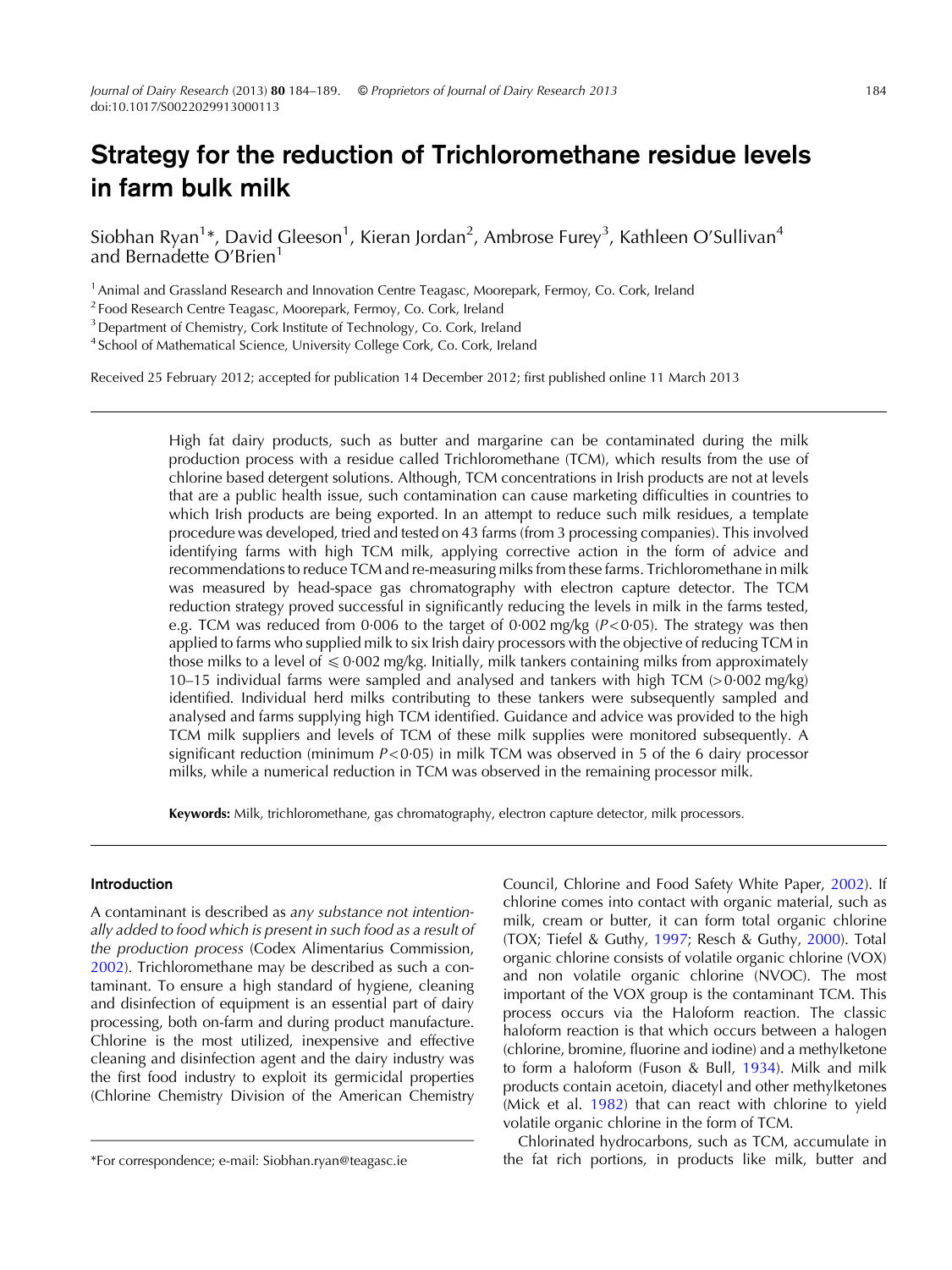vegetable oil (Hubbert et al. [1996\)](#page-5-0). As milk fat is concentrated and converted to cream and butter the TCM content increases proportionally (Resch & Guthy, [1999](#page-5-0)). The results of a study by Fleming-Jones & Smith ([2003\)](#page-5-0) showed that, in the USA, dairy products contain the highest levels of TCM (> 0·176 mg/kg). The International Agency for Research on Cancer (IARC) states that TCM is'possibly carcinogenic to humans' and declared it as a Group 2B carcinogen. This categorization was reached based on 'inadequate evidence in humans and sufficient evidence in experimental animals' (IARC, [1999\)](#page-5-0). However, the levels necessary to cause cancer are well above the level of 0·1 mg/kg that has been established by the European Union (EU Directive on Water Quality 98/83/EC, [1998](#page-5-0)) as the acceptable limit for all Trihalomethanes (including TCM) in drinking water supplies. The EU has not published regulations on the acceptable limits of TCM in foods. However, Germany has enacted strict regulations on the acceptable levels of TCM in foods using the legal limit of 0·1 mg/kg that has been set for water (Verordnung über Höchstmengen an Schadstoffen in Lebensmitteln, [2003](#page-5-0)). Even though the legal limit is 0·1 mg/kg, countries competing for market share for their dairy products in Germany are recommended to meet target levels of TCM set at < 0·03 and < 0·002 mg/kg in butter and milk, respectively. Thus, it is in the economic interest of individual countries to achieve these marketing standards/ targets as well as the legal limit.

At an average concentration of 0·07 mg/kg in 2009, (personal communication, Irish Dairy Board), TCM in Irish butter was within the legal limit of 0·1 mg/kg. Since the value of exported Irish butter is very important to the economy, TCM levels in butter must be reduced to meet the recommended marketing target of < 0·03 mg/kg. The factors affecting milk TCM levels during the milk production process (milking and milk storage) specifically, milking and milk storage equipment cleaning practises were identified by Gleeson & O'Brien ([2010\)](#page-5-0). It was concluded from that investigation that factors influencing chemical residues in milk may be due to single or multiple incorrect equipment cleaning practises. The main factors identified by Gleeson & O'Brien [\(2010\)](#page-5-0) relating to the adequate rinsing of both milk and detergent chemicals from milking equipment were; insufficient rinse water volume, reusing rinse water, adequate plant drainage after each wash cycle, limiting the reuse of the detergent solution to just one occasion, avoidance of chlorine use for pre-milking disinfection, using correct type of chemicals and at the correct usage rates.

The span from milk production to dairy product comprises two stages. The first stage involves the on-farm milking of dairy herds. In Ireland, dairy herds are milked twice daily i.e. morning and evening. Milk from a number of milking events (normally 4–6) may be combined and stored in a static bulk tank on-farm. From there it is collected and transported (in milk tankers) to the dairy processing plant. The second stage involves processing the milk into various dairy products. TCM contamination of milk could occur at either stage. The processing sites were monitored initially for TCM. However,

the processing stage was not found to be a contributing factor in TCM contamination of butter (Kelly et al., unpublished). Therefore, focus was placed on the first stage of the production process. The objective of this study was firstly, to identify a group of individual farms with high TCM  $(0.002 \text{ mg/kg})$  milk supplies, apply the information, guidelines and recommendations learned from the study of Gleeson & O'Brien ([2010\)](#page-5-0) on these farms and re-measure the milk supplies. If that strategy was effective then it would be applied to the wider group of farms within 6 dairy processing plants associated with butter manufacture, in an attempt to reduce milk TCM on a large scale. Finally, the effectiveness of this corrective mechanism was measured in terms of change in TCM levels in the milk supplies.

#### Materials and methods

#### Milk sample collection and preparation for analysis

The milk samples (approximately 40 ml) were taken by trained dairy personnel in a plastic bottle, three quarters filled to limit TCM evaporation into the headspace of the sample bottle and to allow for expansion during storage at  $-22$  °C. A preliminary study showed that neither the plastic bottles nor freezing the samples for up to 7 d influenced the TCM concentration (Ryan et al. unpublished). The frozen samples were delivered by courier to the Milk Testing Laboratory, Animal and Grassland Research and Innovation Centre, Teagasc, Moorepark, Fermoy, Co. Cork, Ireland, within 7 d of collection.

Within 7 d of sampling, the samples were thawed and analysed for TCM. In preparation for headspace gas chromatography (HS-GC) analysis, 4 g of thawed milk sample was decanted directly into 20 ml head-space vials, 10 μl 0·246 g/l internal standard was added and the vials were sealed with magnetic Teflon lined caps. The samples were placed in an ultrasound bath for 10 min, stored at 4 °C for 4–6 h and analysed by GC.

#### Headspace-gas chromatography

Static HS-GC with electron capture detector (ECD) was used as the analytical procedure (Resch & Guthy, [1999\)](#page-5-0). Resch & Guthy ([1999\)](#page-5-0) showed that the use of an internal standard method was beneficial when comparing samples and they also showed that inclusion of an external standard resulted in more accurate calculation of TCM in milk, when compared with the internal standard method alone. Both an internal (2-bromo-1-chloropropane) and external standard were used for analysis in this study. The GC settings used in milk TCM analysis are shown in [Table 1](#page-2-0).

# Calibration curve

Milk was obtained directly from a cow by hand milking (as opposed to machine milking) and placed in two glass containers that had been thoroughly washed, rinsed with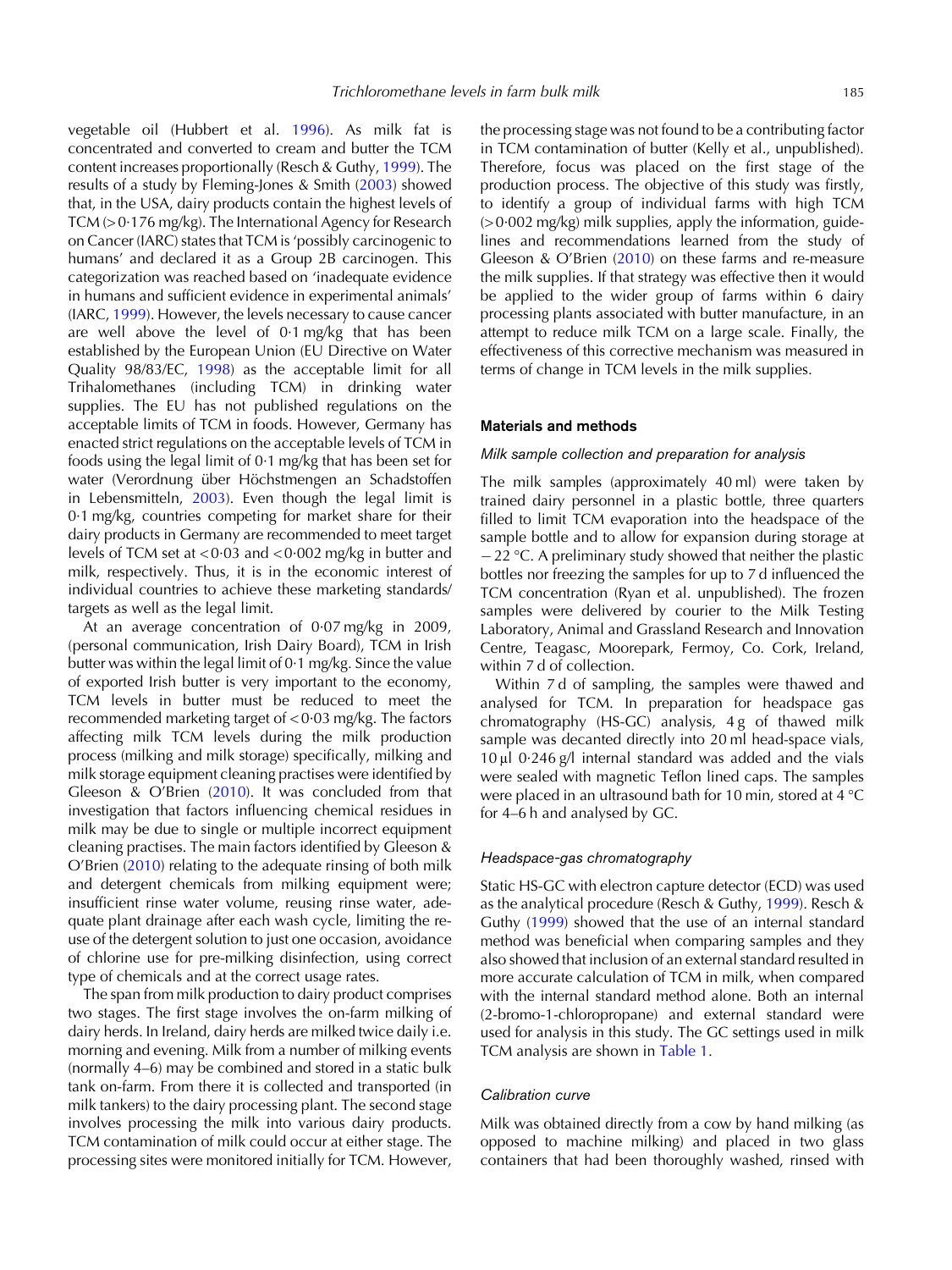<span id="page-2-0"></span>Table 1. Gas chromatography operating conditions for the analysis of Trichloromethane in milk

| Incubation:            | 1 $h/80 °C$                                                                                               |
|------------------------|-----------------------------------------------------------------------------------------------------------|
| Agitator speed:        | 500 rpm, 5 s on 2 s off                                                                                   |
| Injection:             | 85 °C injection needle, 1 ml injection<br>volume @ 80 °C, 30 s injection time                             |
| GC:                    | Agilent 7890A                                                                                             |
| Inlet:                 | Headspace liner/90 °C/1:10 split                                                                          |
| Column:                | $50 \text{ m} \times 0.32 \text{ mm} \times 1 \text{ }\mu\text{M}$ (Macherey-Nagel<br>$32259 - 3\ddagger$ |
| Gas:                   | Helium constant pressure 80 bar                                                                           |
| Oven:                  | 50 °C (5 min)→130 °C @ 5 °C/min→200 °C<br>@ 20 $\degree$ C/min, hold 10 min                               |
| Run-time:<br>Detector: | $34.5$ min<br>Electron Capture detector, 280 °C                                                           |

Auto-sampler (static headspace): CTC analytics Combi-pal†

†CTC Analytics AG Industriestrasse 20 CH-4222 Zwingen Switzerland ‡Macherey-Nagel GmbH & Co. KG Neumann Neander Str. 6-8D-52355 Düren Germany

ethanol and distilled water, oven dried and cooled. Milk obtained in this manner had no contact with cleaning and disinfection agents and had non-detectable levels of TCM. Calibration curves were determined by adding five known concentrations of TCM to milk (0·0006, 0·0011, 0·002, 0·005 and 0·012 mg/kg). A control with no added TCM was used as the base for the calibration line. Each point in the calibration series was completed in triplicate. Control samples (0·0018 mg TCM/kg) were included with each set of analyses and results were directly compared with the calibration curve.

## Preliminary study – proof of concept

A preliminary study was carried out on a number of farms  $(n= 43)$ , identified as having a high milk TCM concentration, representing 3 milk processing companies. Milk from these suppliers was sampled at 4 stages during lactation. Stage 1 represented the initial milk sample, taken at the processing facility following screening of a number of milks which identified farms with milk TCM levels  $\geq 0.002$  mg/kg. Stage 2 represented on-farm investigations and identified the likely major causes of the high TCM levels on these farms based on the study of Gleeson & O'Brien [\(2010](#page-5-0)). These major causes were conveyed to milk suppliers by Teagasc Technical personnel through a combination of farm visits and correspondence over a period of 3 months. Stage 3 represented milk samples taken approximately 2 months later than stage 2 sampling to test the efficacy of the advice given. Stage 4 represented samples taken approximately 6 months after the advice was given.

# Application of concept to milk supplies within 6 dairy processor catchment areas

Six dairy processing companies with varying numbers of milk suppliers took part in this study. Processors 1, 2, 3, 4, 5

and 6 represented 1000, 850, 1700, 1000, 4200 and 3000 milk suppliers, respectively, i.e. approximately 65% of the total milk suppliers, from different geographical regions of Ireland. Each milk processor collects milk from the farm at a frequency of 2–3 d (depending on the volume of milk being produced on the farm) and combines the milks from 10–20 farms on a specific route into one tanker. Between March and July, 2010 the milk from each tanker route within each processor catchment area was sampled on three separate occasions ( $n = 1039$ , minimum of 21 d apart). The samples were analysed and the five tankers consistently (on all 3 occasions) having the highest milk TCM levels in each processor catchment area were identified (30 tankers in total were identified as high TCM milks).

Subsequently, the individual farm milk supplies with TCM concentrations  $\geq 0.002$  mg/kg, contributing to each of these tankers, were identified (Stage 1;  $n=393$ ). The corrective on-farm recommendations and advice (based on Gleeson & O'Brien, [2010](#page-5-0)) were then applied to these farms by respective milk processing company personnel, representing Stage 2. The delivery of this corrective action was an ongoing process over a period of 6 months. When all farms had received the advice/information/farm visit on at least 1 occasion, milk supplies of these farms were again sampled and analysed (Stage 3).

# Statistical analysis

Preliminary study – Proof of Concept. Data were analysed using a repeated measures model in SAS 9.2, PROC MIXED (which allows for variation in numbers of measurements). A heterogeneous autoregressive (1) covariance structure was used. The model included terms for milk supplier, stage of sampling and their interaction. All available data was used with a minimum of three observations (across stage 1–4) per milk supplier. Pair-wise comparisons were performed employing a Bonferroni adjustment. Statistical significance was determined using  $P < 0.05$ .

High TCM milk supplies within 6 dairy processor catchment areas. Results were analysed using a repeated measures model in SAS 9.2, PROC MIXED (which allows for variation in numbers of measurements). A heterogeneous autoregressive (1) covariance structure was implemented. The model included terms for processor, stage of sampling, their interaction and milk supplier nested within processor. Processor and stage of sampling were treated as fixed effects and milk supplier nested within processor was treated as the random effect. All available data was used, with a minimum of two observations (across stage 1–3) per milk supplier. Statistical significance was determined using P< 0·05. Pairwise comparisons were performed employing a Bonferroni adiustment.

Raw data and least square means data is presented in [Tables 2](#page-3-0) & [3](#page-4-0).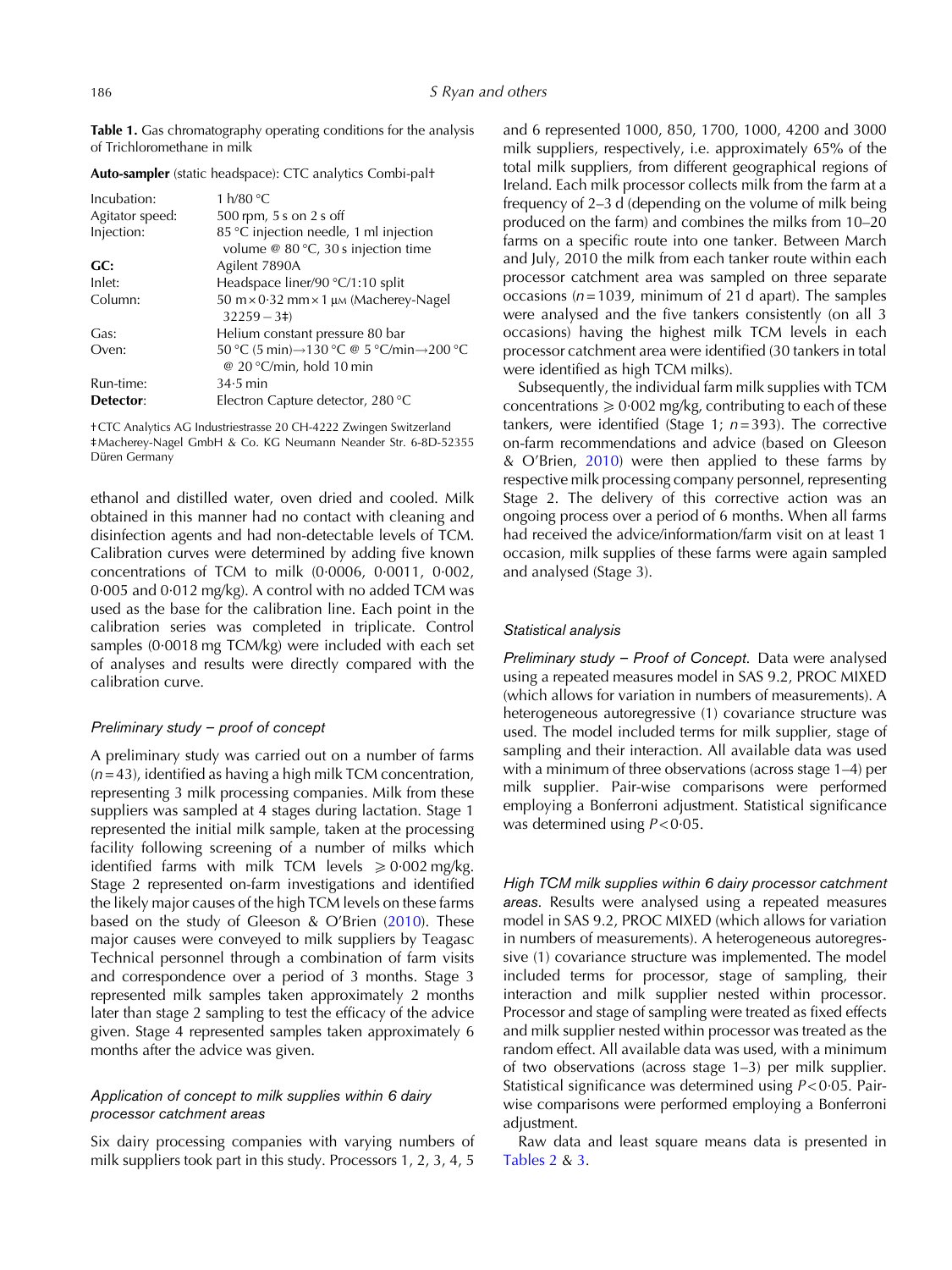| Milk Processor |                                                        | Stage 1                                                         | Stage 2                                                        | Stage 3                                                        | Stage 4                                                        | Significance <sup>+</sup> |
|----------------|--------------------------------------------------------|-----------------------------------------------------------------|----------------------------------------------------------------|----------------------------------------------------------------|----------------------------------------------------------------|---------------------------|
|                | Mean $(mg/kg)$<br>Std dev<br>Range (mg/kg)<br>SE‡<br>Ν | $0.034$ <sup>a</sup><br>0.082<br>$0.008 - 0.32$<br>0.0017<br>14 | 0.007 <sup>b</sup><br>0.011<br>$0.001 - 0.032$<br>0.0017<br>14 | 0.003 <sup>b</sup><br>0.006<br>$0.000 - 0.022$<br>0.0010<br>13 | 0.003 <sup>b</sup><br>0.006<br>$0.000 - 0.021$<br>0.0009<br>14 | $***$                     |
| $\overline{2}$ | Mean (mg/kg)<br>Std dev<br>Range (mg/kg)<br>SE‡<br>Ν   | 0.006 <sup>a</sup><br>0.001<br>$0.005 - 0.008$<br>0.0018<br>17  | 0.002 <sup>a</sup><br>0.001<br>$0.000 - 0.005$<br>0.0019<br>17 | 0.002 <sup>b</sup><br>0.002<br>$0.000 - 0.005$<br>0.0011<br>17 | 0.002 <sup>b</sup><br>0.002<br>$0.000 - 0.005$<br>0.0010<br>16 | $***$                     |
| 3              | Mean $(mg/kg)$<br>Std dev<br>Range (mg/kg)<br>SE‡<br>N | 0.004 <sup>a</sup><br>0.001<br>$0.002 - 0.005$<br>0.0015<br>12  | 0.002 <sup>b</sup><br>0.002<br>$0.001 - 0.006$<br>0.0015<br>11 | 0.003 <sup>b</sup><br>0.004<br>$0.000 - 0.014$<br>0.0009<br>12 | 0.001 <sup>b</sup><br>0.001<br>$0.000 - 0.004$<br>0.0008<br>11 | $\ast$                    |

<span id="page-3-0"></span>Table 2. Effect of corrective action on-farm on levels of Trichloromethane (TCM) in bulk milk from 43 farms supplied to three Irish milk processing companies

Raw Means with common superscript are not significantly different within rows

 $\dagger$ \*\*\*= $P<0.001$ , \*\*= $P<0.01$ , \*= $P<0.05$ 

‡ Standard error of the mean

 $N =$  number of farms

# Results

## Preliminary study – proof of concept

The effect of corrective on-farm recommendations and advice on TCM levels in milk from suppliers  $(n=43)$  is shown in Table 2. The results indicate that the recommended corrective action taken on the farms resulted in a reduction in average TCM levels in milk. At Stage 1, 100% of milk supplier samples were categorised as high with TCM levels  $\geqslant$  0·002 mg/kg (average values of 0·034, 0·006 and 0·004 mg/kg for processors 1, 2 and 3, respectively). At stage 2, 57% of the milk samples were high (average values of 0·007, 0·002 and 0·002 mg/kg), with significant reductions (compared with Stage 1) in the milk TCM levels observed in processors 1 and 3 (P< 0·001, P< 0·01, respectively), and a numerical reduction observed in processor 2. At stage 3, 47% of the milk samples were high (average values of 0·003, 0·002 and 0·003 mg/kg), with significant reductions in the milk TCM levels observed in all 3 milk processing companies  $(P<0.001, P<0.001, P<0.01)$  compared with stage 1, and in milk processor 2  $(P<0.01)$  compared with stage 2. At stage 4, the number of high milk samples were reduced further to 35% with average values of the different milk processing companies (0·003, 0·002 and  $0.001$  mg/kg) remaining similar ( $P > 0.05$ ) to those in stage 3.

# Wider application of proved concept of corrective action in reducing milk TCM

The effect of corrective on-farm recommendations and advice on TCM levels in milk from suppliers  $(n=393)$ identified (from within the catchment area of 6 dairy

processors) as having milk TCM levels  $\geq 0.002$  mg/kg is shown in [Table 3.](#page-4-0) The results indicate that the recommended corrective action implemented on the farms resulted in reduced TCM levels in milk. The overall percentage of milk samples with high TCM levels was reduced from 100% at stage 1 to 74% at stage 2 to 47% at stage 3. TCM levels in milks from identified high suppliers to Processors 1, 5 and 6 were significantly reduced (P< 0·001, P< 0·001, P< 0·05, respectively) at stage 2 compared with stage 1. While a further reduction (P< 0·01) in TCM levels were observed in Processor 1 milks at stage 3 compared with stage 2, Processor 5 and 6 milks remained unchanged  $(P> 0.05)$ . TCM levels in milks from identified high suppliers to Processors 2 and 3 remained unchanged at stage 2 compared with stage 1 but were significantly reduced  $(P < 0.001)$ ,  $P < 0.001$ , respectively) at stage 3 compared with stage 2. Meanwhile, TCM levels in milks from Processor 4 were reduced numerically between the different stages.

# **Discussion**

A pilot strategy was developed which demonstrated that TCM in milk may be reduced by implementing corrective action to the milk production process on-farm, i.e. milking equipment and milking management practices. The success of this strategy meant that it was subsequently applied to an even larger group of farms and again was successful in reducing the overall TCM levels in milk. The critical parameters involved included the correct identification of the causes of high milk TCM on farms (insufficient rinse water volumes, incorrect detergents and usage thereof-), the effective transfer of the information for corrective action on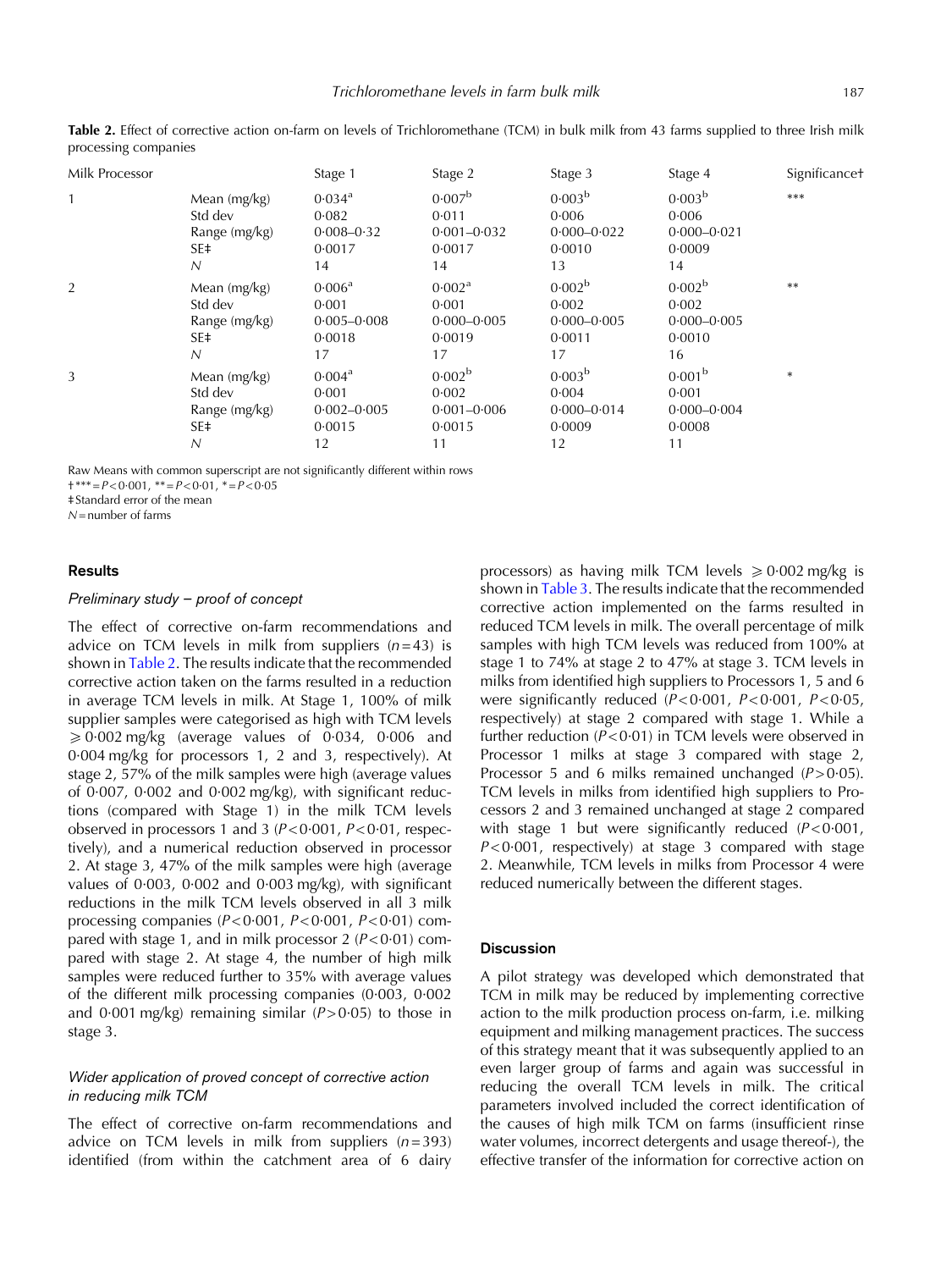#### <span id="page-4-0"></span>188 S Ryan and others S Ryan and others

| Milk Processor |                                                                               | Stage 1                                                        | Stage 2                                                        | Stage 3                                                          | Significancet |
|----------------|-------------------------------------------------------------------------------|----------------------------------------------------------------|----------------------------------------------------------------|------------------------------------------------------------------|---------------|
| 1              | Mean (mg/kg)<br>Std dev<br>Range (mg/kg)<br>SE‡<br>$\overline{N}$             | 0.007 <sup>a</sup><br>0.005<br>$0.002 - 0.023$<br>0.0005<br>89 | $0.004^{b}$<br>0.004<br>$0.000 - 0.019$<br>0.0007<br>89        | 0.002 <sup>c</sup><br>0.002<br>$0.000 - 0.015$<br>0.0005<br>89   | $***$         |
| $\overline{2}$ | Mean (mg/kg)<br>Std dev<br>Range (mg/kg)<br>SE <sup>+</sup><br>$\overline{N}$ | $0.005^{\text{a}}$<br>0.004<br>$0.002 - 0.023$<br>0.0005<br>75 | $0.005^{\text{a}}$<br>0.012<br>$0.000 - 0.100$<br>0.0007<br>75 | 0.002 <sup>b</sup><br>0.005<br>$0.000 - 0.041$<br>0.0005<br>75   | $***$         |
| 3              | Mean (mg/kg)<br>Std dev<br>Range (mg/kg)<br>SE‡<br>$\overline{N}$             | $0.006^{\rm a}$<br>0.004<br>$0.002 - 0.026$<br>0.0005<br>93    | $0.005^{\rm a}$<br>0.006<br>$0.000 - 0.041$<br>0.0007<br>93    | 0.003 <sup>b</sup><br>0.003<br>$0.000 - 0.025$<br>0.0005<br>93   | ***           |
| 4              | Mean (mg/kg)<br>Std dev<br>Range (mg/kg)<br>SE <sup>+</sup><br>$\overline{N}$ | 0.006 <sup>a</sup><br>0.005<br>$0.002 - 0.025$<br>0.0010<br>25 | $0.005^{\text{a}}$<br>0.006<br>$0.002 - 0.032$<br>0.0013<br>25 | 0.003 <sup>a</sup><br>0.004<br>$0.000 - 0.016$<br>0.0009<br>25   | Ns            |
| 5              | Mean (mg/kg)<br>Std dev<br>Range (mg/kg)<br>SE‡<br>$\cal N$                   | 0.007 <sup>a</sup><br>0.006<br>$0.002 - 0.029$<br>0.0007<br>43 | 0.003 <sup>b</sup><br>0.003<br>$0.000 - 0.013$<br>0.0010<br>43 | 0.003 <sup>b</sup><br>0.009<br>$0.000 - 0.063$<br>0.0007<br>43   | ***           |
| 6              | Mean (mg/kg)<br>Std dev<br>Range (mg/kg)<br>SE‡<br>$\cal N$                   | $0.005^{\text{a}}$<br>0.005<br>$0.002 - 0.029$<br>0.0006<br>68 | 0.003 <sup>b</sup><br>0.005<br>$0.000 - 0.035$<br>0.0008<br>68 | 0.003 <sup>b</sup><br>$0.006$<br>$0.000 - 0.032$<br>0.0006<br>68 | $\ast$        |

Table 3. Effect of corrective action on-farm on levels of Trichloromethane in bulk milk supplied to six Irish milk processing companies

Raw Means with common superscript are not significantly different within rows

 $\dagger$ \*\*\* = P < 0.001, \*\* = P < 0.01, \* = P < 0.05

‡ Standard error of the mean

 $N$  = number of farms

farm, continued milk sampling and analysis and finally, prompt feedback of results to the farmer.

Farm management practices in relation to equipment cleaning have previously been associated with an increase in the bacterial count (Elmoslemany et al. [2010\)](#page-5-0) and TCM in bulk milk (Gleeson & O'Brien, [2010](#page-5-0); Resch & Guthy [2000\)](#page-5-0). It was shown that re-use of the detergent solution which contained chlorine also contributed to TCM residues. The importance of adequate pre and post rinsing of organic and detergent residues from the plant were shown to minimize TCM residues (Ryan et al. [2012](#page-5-0)). On many farms, inadequate rinsing and re-use of detergent on more than one occasion was reported by Gleeson & O'Brien ([2010\)](#page-5-0) and was found to be one of the main reasons for the high TCM residue levels observed on farms in this study also. Chlorine is added to alkaline detergent cleaning agents as a peptizing agent to aid in protein removal and to improve the rinse-ability of machines (Reinemann et al. [2000](#page-5-0); Cleaning in place: Dairy, Food and Beverage Operations, 2008). Ryan et al. [\(2012](#page-5-0)) demonstrated that chlorine, when used according to

manufacturers recommendations, was not found to have an adverse effect on milk TCM. When properly used as part of the milking equipment cleaning procedure, chlorine is an effective antimicrobial and does not effect milk TCM concentrations. However, many cleaning products have chlorine concentrations much greater than that recommended (200 ppm) by Reinemann et al. ([2003\)](#page-5-0). As part of the advisory element, farmers were advised to choose detergent products with chlorine concentrations within the recommended range. The chemical composition of products is available on the Teagasc website ([http://www.agresearch.](http://www.agresearch.teagasc.ie/moorepark/Articles/Chemicalanalysisofdetergentsterilizerproducts.pdf) [teagasc.ie/moorepark/Articles/Chemicalanalysisofdetergent](http://www.agresearch.teagasc.ie/moorepark/Articles/Chemicalanalysisofdetergentsterilizerproducts.pdf) [sterilizerproducts.pdf](http://www.agresearch.teagasc.ie/moorepark/Articles/Chemicalanalysisofdetergentsterilizerproducts.pdf)).

The transfer of the above information to both the pilot group and the wider group of dairy farmers in the current study took a number of different forms. In the pilot study Teagasc technical personnel visited and advised all 43 farms on the reduction of TCM in milk. A total reduction in high TCM farms of 65% was observed between Stages 1 and 4. However, individual visits to all farms was not feasible